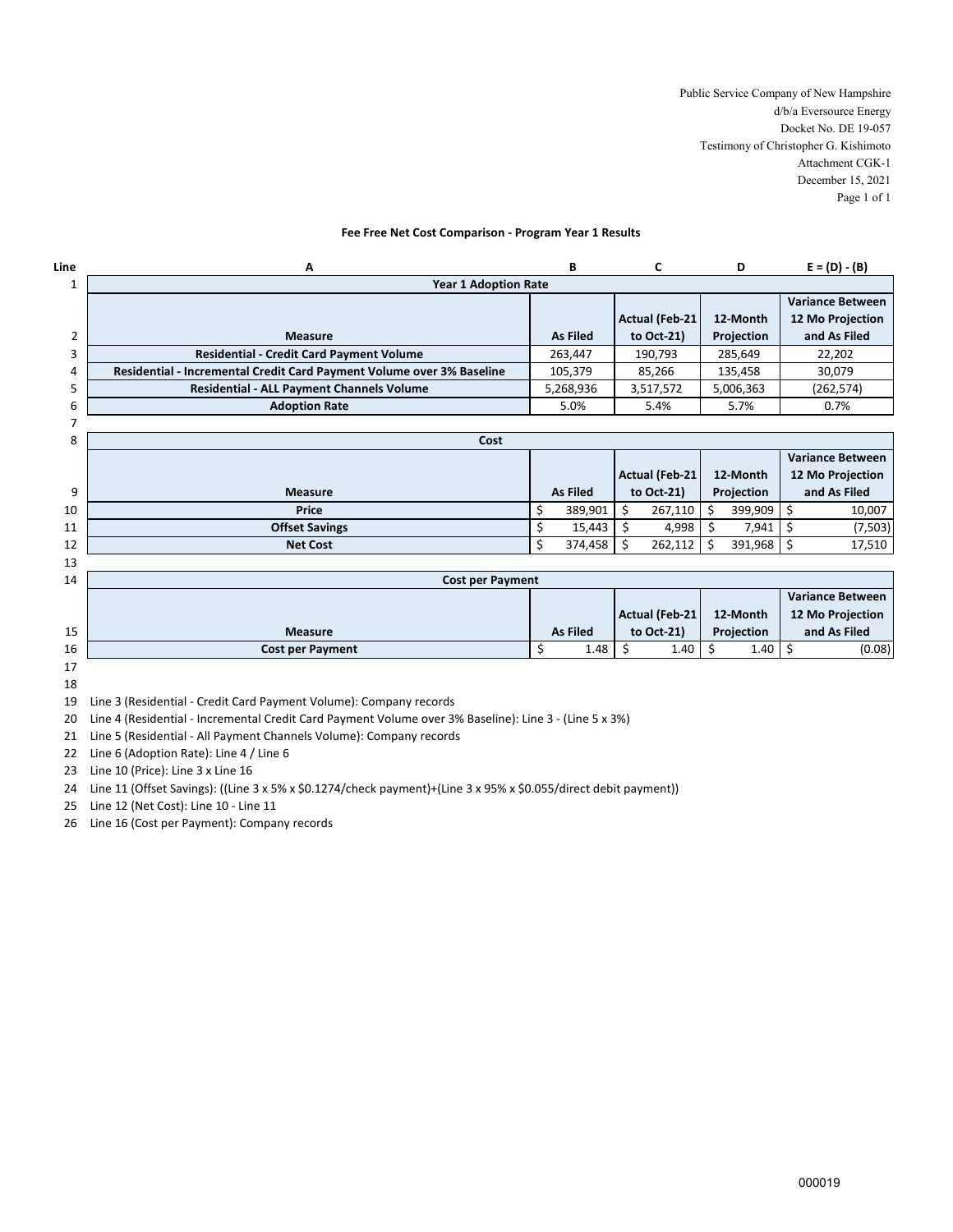Public Service Company of New Hampshire d/b/a Eversource Energy Docket No. DE 19-057 Testimony of Christopher G. Kishimoto Attachment CGK-2 December 15, 2021 Page 1 of 2

## **ANNUAL FEE FREE CREDIT CARD PAYMENT COMPLIANCE FILING**

As part of Eversource's distribution rate case in Docket No. DE 19-057, the Company agreed to file an annual compliance filing that includes the following data for the immediately preceding calendar year:

- (i) the number of credit/debit card payments,
- (ii) costs associated with the credit/debit card payments,
- (iii) monitoring how quickly payments are being received from the date a bill is issued,
- (iv) number of credit card payments made by financially challenged/hardship customers
- (v) annual amount of uncollectibles, and
- (vi) qualitative improvements in customer satisfaction with this option.

The Company presents the following information on the Fee Free Credit Card Program for the first 9 months of the program for the time period February 11, 2021 through October 31, 2021. Going forward, an annual compliance report will be filed using full calendar year data.

- (i) The Company received 190,793 Residential credit/debit card payments during the February 11, 2021 and October 31, 2021 reporting period.
- (ii) Company costs associated with fee-free payments totaled \$267,110 during the February 11, 2021 and October 31, 2021 reporting period.
- (iii) Credit/debit card payments were received on an average of 16 days from the date a customer bill was issued during the February 11, 2021 and October 31, 2021 reporting period.